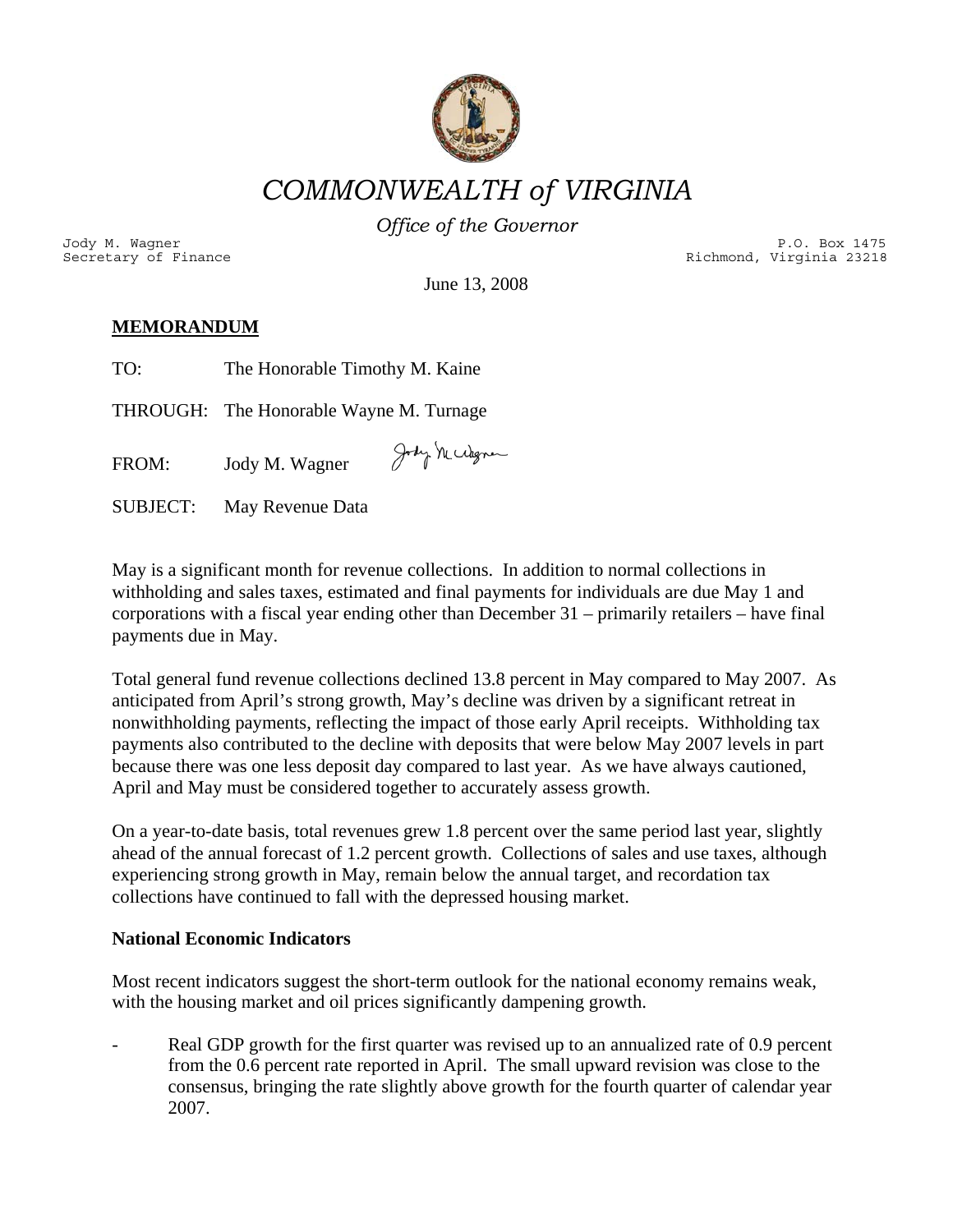- leisure and hospitality, and government added jobs in May. In a separate report, the unemployment rate jumped by half a percentage point to 5.5 percent, the biggest one-The labor market contracted for the fifth consecutive month in May, with payroll employment falling by 49,000 jobs. Although weakness was widespread, it was primarily centered in housing-related industries. Only education and health services, month jump since 1986.
- Initial claims for unemployment fell by 18,000 to 357,000 during the last week of May. - The four-week moving average fell slightly from 371,000 to 369,000.
- percent. Core inflation, excluding food and energy, rose 0.1 percent in April, bringing annual growth to 2.3 percent. Higher energy prices are not yet passing through into core - The Consumer Price Index (CPI) increased 0.2 percent in April for annual growth of 3.9 inflation.
- Activity in the manufacturing sector is consistent with an economy that is stagnant. The Institute of Supply Management index increased from 48.6 to 49.6 for the month. The improvement brings the index closer to its expansionary threshold of 50.
- the same increase as in March. This is the first time the index has risen for two straight months in more than a year and a half. The leading index is consistent with an economy The Conference Board's index of leading indicators rose 0.1 percent to 102.0 in April, that has stalled but not collapsed.
- The Conference Board's index of consumer confidence fell from 62.8 to 57.2 in May, the fifth consecutive monthly decline and its lowest level since October 1992. Both the expectations and current situation components contributed to the decline.

# **Virginia Economy**

In Virginia, payroll employment grew 0.5 percent in April. Northern Virginia posted job growth Richmond-Petersburg. The unemployment rate fell from 3.9 percent to 3.3 percent in April partially due to workers in the auto industry returning after the Volvo strike ended in late March of 0.9 percent in April. Jobs grew by 1.1 percent in Hampton Roads and 1.0 percent in and other workers returning to work from furloughs around the Easter holiday.

Charlottesville, Lynchburg, Harrisonburg, Danville, and Bristol. The index for Richmond was nchanged. Northern Virginia experienced the largest decline while Blacksburg, Roanoke, and u Hampton Roads also edged down in April. The Virginia Leading Index declined 0.2 percent in April for the seventh decline in nine months. All three components of the leading index – auto registrations, building permits, and initial unemployment claims – contributed to the drop in April. Despite falling in the state, the leading index grew in six of the eleven metro areas in April; the areas of growth were Winchester,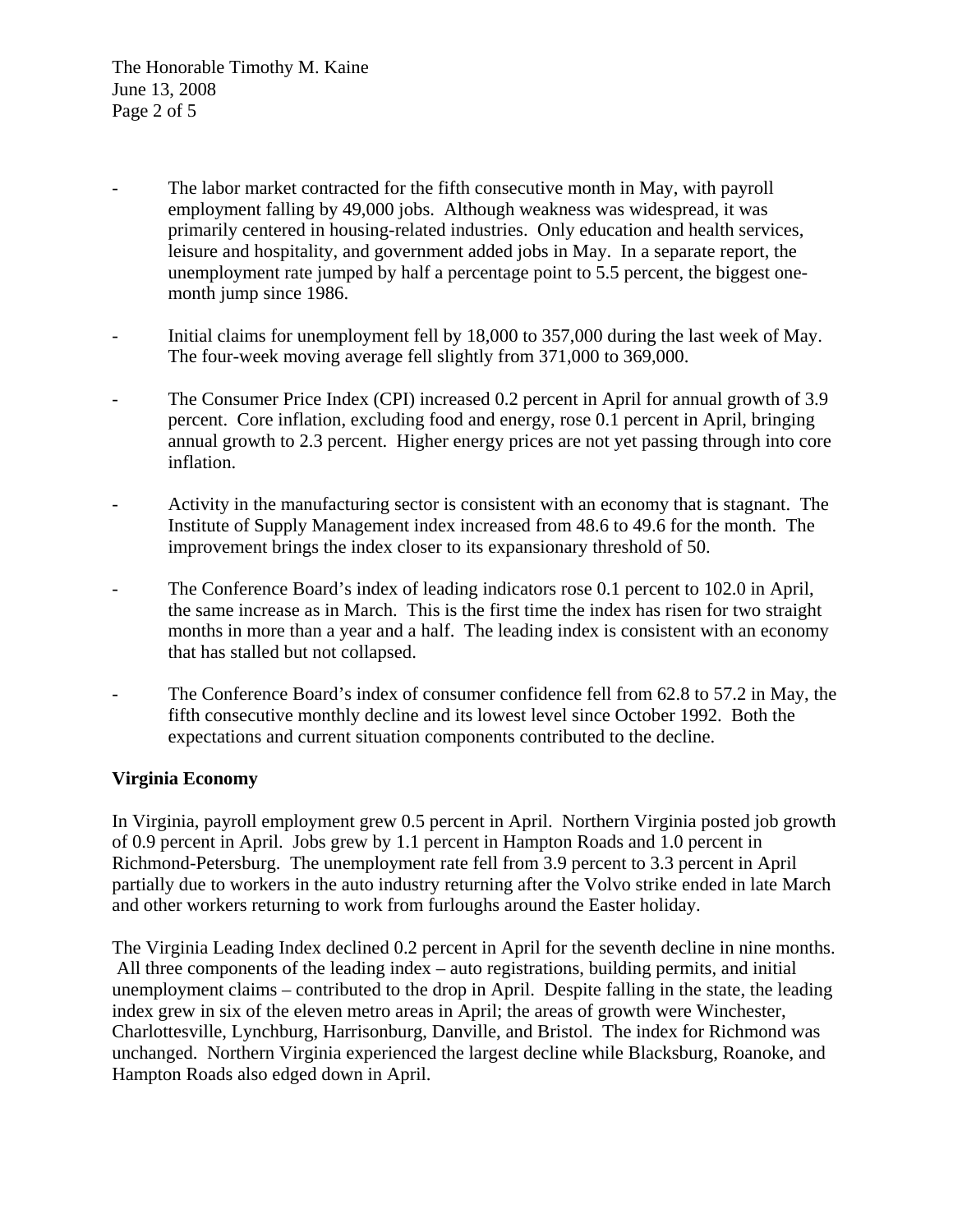The Honorable Timothy M. Kaine June 13, 2008 Page 3 of 5

#### **May Revenue Collections**

withholding and sales taxes, estimated and final payments for individuals are due May 1 and corporations with a fiscal year ending other than December 31 – primarily retailers – have final May is a significant month for revenue collections. In addition to normal collections in payments due in May.

Total general fund revenue collections declined 13.8 percent in May compared to May 2007. As payments also contributed to the decline with deposits that were below May 2007 levels in part because there was one less deposit day compared to last year. As we have always cautioned, anticipated from April's strong growth, May's decline was driven by a significant retreat in nonwithholding payments, reflecting the impact of those early April receipts. Withholding tax April and May must be considered together to accurately assess growth.

On a year-to-date basis, total revenues grew 1.8 percent over the same period last year, slightly ahead of the annual forecast of 1.2 percent growth. Collections of sales and use taxes, although experiencing strong growth in May, remain below the annual target, and recordation tax collections have continued to fall with the depressed housing market.

Net Individual Income Tax (65% of general fund revenues): Year-to-date net individual income tax growth is 4.0 percent, near the annual estimate of 3.9 percent. Performance in each compon ent of individual income tax is as follows:

day. Year-to-date withholding growth is 4.9 percent, slightly below the projected annual growth rate of 5.2 percent. June collections must increase 8.5 percent over last year in *Individual Income Tax Withholding (57% of general fund revenues)*: Collections of payroll withholding taxes declined 6.9 percent in May, partially due to one less deposit order to attain the annual forecast.

*Individual Income Tax Nonwithholding (18% of general fund revenues)***: May is a** significant month for this source, since final payments for tax year 2007 and the first estimated payment for tax year 2008 are both due May 1.

24.8 percent decline. Since a large portion of final payments due May 1 are received in April, it is important to consider April and May collections together to accurately assess growth in this source. Taken together, nonwithholding collections in April and May May collections were \$516.7 million compared with \$687.1 million in May of last year, a were essentially flat with last year, increasing only 0.8 percent.

with the projected annual growth rate of 3.2 percent. June collections can be flat with last year and attain the annual forecast. The last estimated payment to be received during To date, about 90 percent of the nonwithholding forecast has been collected, and collections during this period are 3.5 percent above the same period last year – on target this fiscal year is due June 15.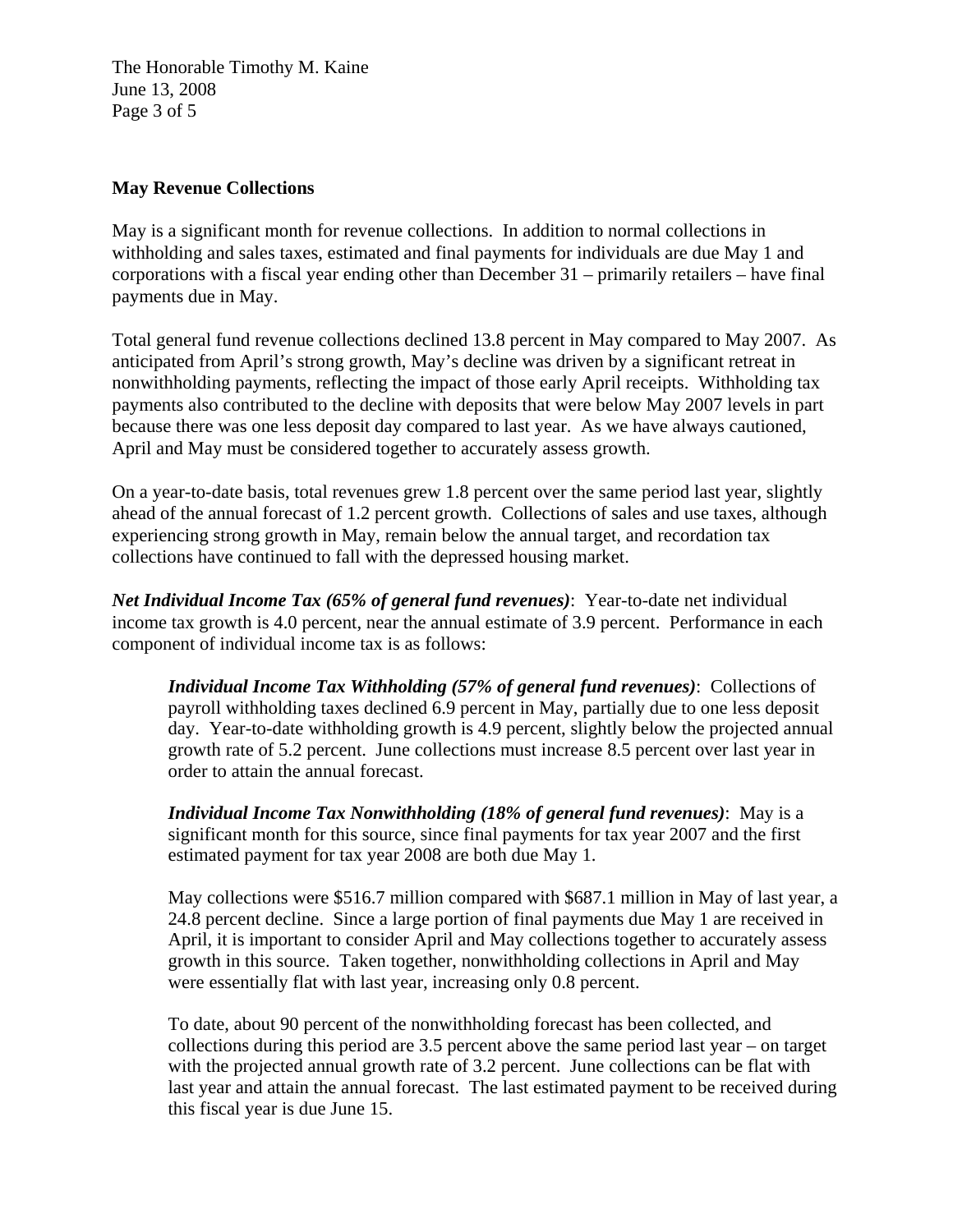The Honorable Timothy M. Kaine June 13, 2008 Page 4 of 5

> during the same period last year. Individual refunds continue to track below the annual estimate due to lower-than-expected claims of the land preservation tax credit. Year-todate growth for refunds through May is 7.6 percent, behind the annual estimate of 9.7 *Individual Income Tax Refunds*: Through May, \$1.6 billion has been refunded compared with \$1.5 billion during the same period last year. For the filing season beginning January 1, 2.44 million refunds have been issued – about 60,000 more than percent growth.

sales and use taxes, reflecting April sales, increased 16.0 percent in May. On a year-to-date basis, collections have increased 1.0 percent, behind the annual estimate of 1.6 percent growth. Sales tax collections are projected to fall short of the annual estimate due to the housing *Sales Tax (20% of general fund revenues)*: After declining 10.4 percent in April, collections of depression and its impact on other sectors of the economy.

**Corporate Income Tax (4% of general fund revenues)**: May is typically not a significant significantly from year to year. Collections this month experienced a significant decline due to minimal final payments for tax year 2007 liability. On a year-to-date basis, receipts are 12.3 percent below last year, better than the forecast of a 20.5 percent decline. The last corporate month in corporate income tax collections, with final or extension payments due mainly from retailers who typically have a January 31 close to their fiscal year. Such payments vary estimated payment to be received during this fiscal year is due June 15.

Wills, Suits, Deeds, Contracts (3% of general fund revenues): Wills, suits, deeds, and contracts source declined 21.5 percent from last year, compared with the estimate of a 15.0 percent annual decline. The housing slowdown has dampened collections more than anticipated, resulting in a shortfall in recordation tax collections. – mainly recordation tax collections – fell 27.5 percent in May, the seventh consecutive month with a decline near or in excess of 25.0 percent. On a year-to-date basis, collections in this

#### **Other Revenue Sources**

The following list provides data on May collections for other revenue sources:

|                                     | <b>Year-to-Date</b> | Annual<br><b>Estimate</b> |
|-------------------------------------|---------------------|---------------------------|
| Insurance Premiums (3% GF revenues) | 3.1%                | 8.7%                      |
| Interest Income (1% GF revenues)    | $6.5\%$             | $-3.5\%$                  |
| ABC Taxes (1% GF revenues)          | 4.7%                | 5.0%                      |